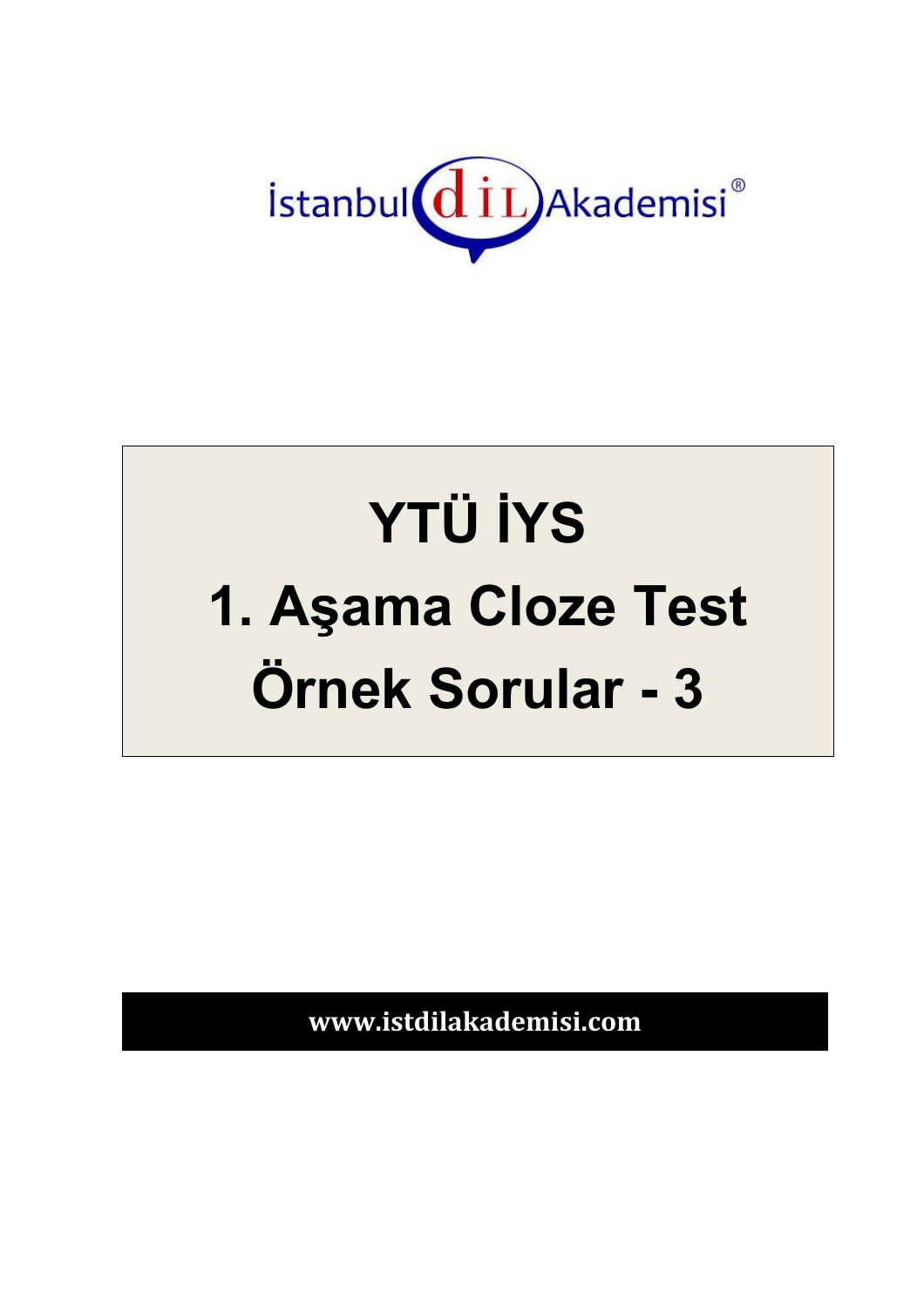## İSTANBUL DİL AKADEMİSİ **YTÜ İYS 1. AŞAMA - CLOZE TEST ÖRNEK SORULAR**

## **A SHORT HISTORY OF PHOTOGRAPHY**

The early cave paintings show the fact that man **(1)** ------ record himself, his activities, and his environment. Until recently, the art of photography **(2)** ------- for talented individuals instead of ordinary people. Famous painters have left **(3)** ------- pictures that reflect man's journey through time. The camera was not invented **(4)** ------- the 19th century. However, the two basic elements of a camera **(5)** ------- for hundreds of years before then.



**(6)** ------- first element of a working camera known by the ancients **(7)** ------- the effect of a lighted area separated from a dark area with only a pin-hole-opening between them. Ancient people knew that an inverted (upside down) image of the lighted area would **(8)** ------- on a flat surface in the dark area. As early as the 1400's it was documented that inserting a lens in the hole would **(9)** ------- a crisper, clearer image.

The second known element of a working camera was the existence of materials **(10)** ------- of permanent change when exposed to light. They **(11)** ------- experiments with these light-sensitive chemicals for centuries but did not manage to use them to coat a flat surface. Putting these two known elements **(12)** ------- was quite difficult for them. Early in the 1800's, the first experiments took place attempting to make images on paper surfaces coated with light-sensitive material. The **(13)** ------- worked, but a lot of logistical problems still had to be solved. **(14)** ------- then there have been tremendous improvements and discoveries in the art and techniques of photography. Nobody **(15)** ------- have dreamed of color or instant photography in those years.

| 1. | A) has always wanted to      |                 | C) has always been wanted |               |
|----|------------------------------|-----------------|---------------------------|---------------|
|    | B) has always wanted         |                 | D) was always wanted to   |               |
| 2. | A) is reserved               |                 | C) has been reserving     |               |
|    | B) was reserved              |                 | D) was reserving          |               |
| 3. | A) remarkable B) flourishing |                 | C) apparent               | D) acquainted |
| 4. | A) from<br>$\alpha$          | B) by the time  | C) until                  | D) since      |
| 5. | A) hadn't been known         |                 | C) had been known         |               |
|    | B) would be known            |                 | D) wouldn't be known      |               |
| 6. | A) A                         | B) -----        | C) Another                | D) The        |
| 7. | A) was                       | B) were         | $C$ ) is                  | $D)$ are      |
| 8. | A) produce                   | B) was produced | C) be produced            | D) produce    |
| 9. | A) create                    | B) terminate    | C) accomplish             | D) install    |
|    | 10. $A)$ able                | B) capable      | C) approved               | D) effective  |
|    | 11. A) operated              | B) opposed      | C) performed              | D) prescribed |
|    | 12. $A)$ with                | B) without      | C) against                | D) together   |
|    | 13. A) $phase$               | B) prediction   | C) process                | D) progress   |
|    | <b>14.</b> A) Ago            | B) Since        | C) During                 | D) Within     |

- **15.** A) could B) shouldn't C) couldn't D) should
- -
-